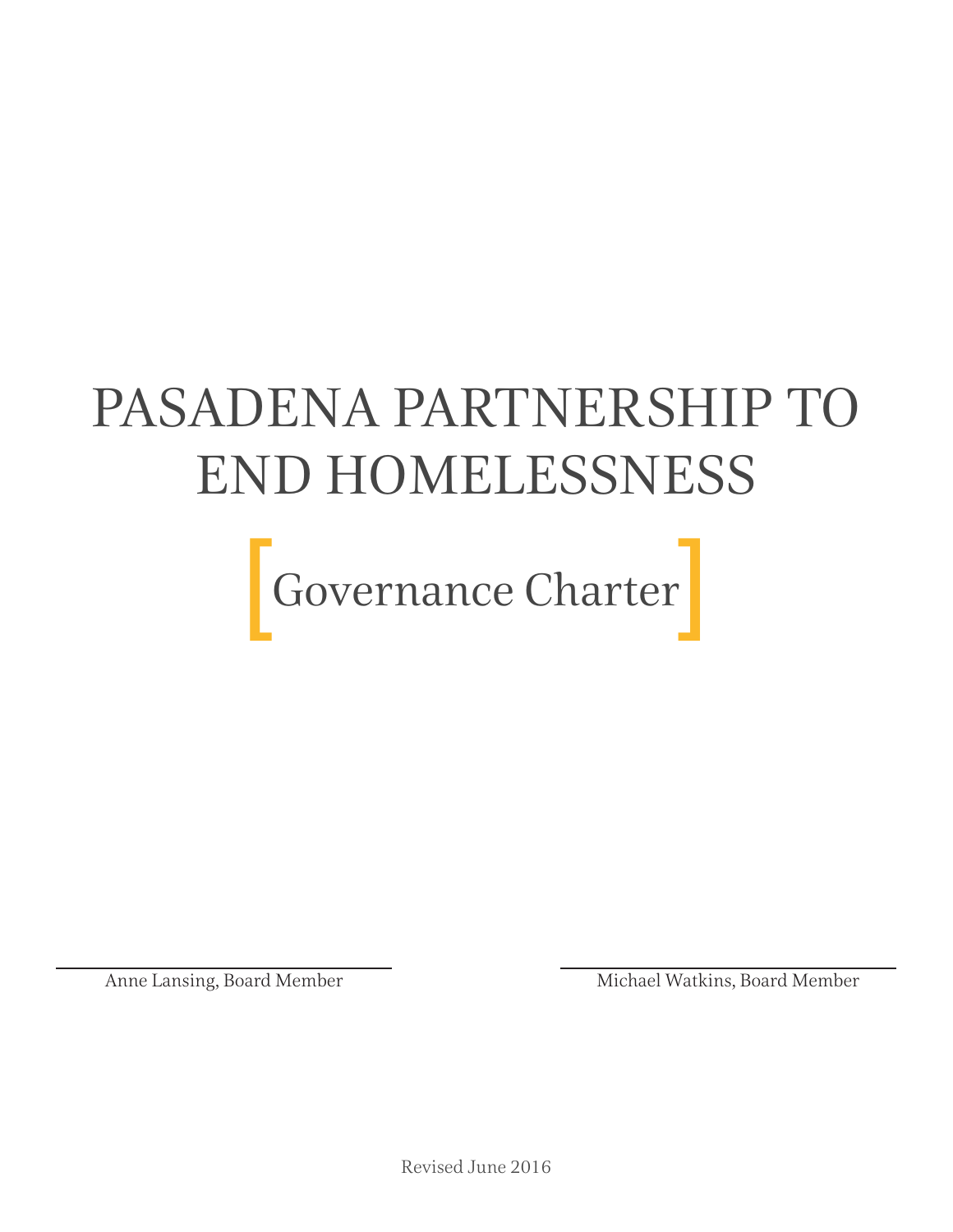# **[** contents **]**

# **[INTRODUCTION](#page-2-5) [MEMBERSHIP](#page-4-3) [OFFICERS](#page-6-5)**

- **3 [Name](#page-2-0)**
- **3 [Geographic Boundaries](#page-2-1)**
- **3 [Purpose](#page-2-2)**
- **3 [Collaborative Applicant](#page-2-3)**
- **3 [Meetings](#page-2-4)**
- **4 [Principal Office](#page-3-0)**
- **4 [Provisions to Amend](#page-3-1)  [Governance Charter](#page-3-1)**

- **8 [Composition](#page-7-0)**
- **8 [Responsibilities](#page-7-1)**
- **8 [Chair and Co-Chair](#page-7-2)  [Responsibilities](#page-7-2)**
- **9 [Nominations](#page-8-0)**
- **9 [Election](#page-8-1)**
- **9 [Term](#page-8-2)**
- **9 [Vacancies](#page-8-3)**
- **9 [Meetings](#page-8-4)**
- **9 [Decision Making](#page-8-5)**

# **[COC REGULATIONS](#page-15-2)**

- **16 [Code of Conduct](#page-15-0)**
- **16 [Conflict of Interest & Recusal](#page-15-1)  [Policy](#page-15-1)**

- **5 [Open Invitation](#page-4-0)**
- **5 [Terms](#page-4-1)**
- **5 [Decision Making](#page-4-2)**
- **6 [Removal](#page-5-0)**

- **7 [Nominations](#page-6-0)**
- **7 [Election](#page-6-1)**
- **7 [Term](#page-6-2)**
- **7 [Vacancies](#page-6-3)**
- **7 [Compensation](#page-6-4)**

#### **[BOARD](#page-7-3) [COMMITTEES](#page-9-5)**

- **10 [Housing Committee](#page-9-0)**
- **10 [Homeless Planning & Research](#page-9-1) [Committee](#page-9-1)**
- **10 [HMIS & Homeless Research](#page-9-2)  [Committee](#page-9-2)**
- **10 [Faith Community Committee](#page-9-3)**
- **10 [10-Year Plan Implementation](#page-9-4)  [Committee](#page-9-4)**

#### **[ADMINISTERING](#page-16-3)  [ASSISTANCE](#page-16-3)**

- **17 [Written Standards for](#page-16-0)  [Assistance](#page-16-0)**
- **17 [Subrecipient Certifications](#page-16-1)**
- **17 [Grievance Policy](#page-16-2)** [Written Complaints About the](#page-17-0)  [Pasadena CoC](#page-17-0) [Complaints About a Program](#page-17-1)  [Receiving HUD Funds](#page-17-1) [Complaints about a Homeless](#page-17-2)  [Program Not Involved in or](#page-17-2)  [Funded by the CoC](#page-17-2)

# **[COC](#page-10-5)  [RESPONSIBILITIES](#page-10-5)**

- **11 [Coordinated Entry System](#page-10-0)** [Standardized Evaluation](#page-10-1) [Prioritization of Clients to](#page-10-2)  [Receive Assistance](#page-10-2) [Rental Assistance Standards](#page-10-3)
- **11 [Performance Targets and](#page-10-4)  [Evaluation](#page-10-4)** [Actions Against Poor](#page-11-0)  [Performance](#page-11-0)
- **12 [Continuum of Care Planning](#page-11-1)** [Systems Coordination](#page-11-2) [Point-in-Time Count](#page-11-3) [Annual Gaps Analysis](#page-11-4) [Consolidated Plan Information](#page-11-5) [ESG Consultation](#page-11-6) [Discharge Planning](#page-12-0)
- **13 [Designating and Operating an](#page-12-1)  [HMIS](#page-12-1)** [HMIS Lead Agency](#page-12-2)

[Responsibilities](#page-12-2)

- **14 [Preparing an Application for](#page-13-0)  [Funds](#page-13-0)** [Components](#page-13-1)
	- [Ranking and Review Process](#page-13-2)
	- [Renewal Projects](#page-14-0)
	- [Reallocation](#page-14-1)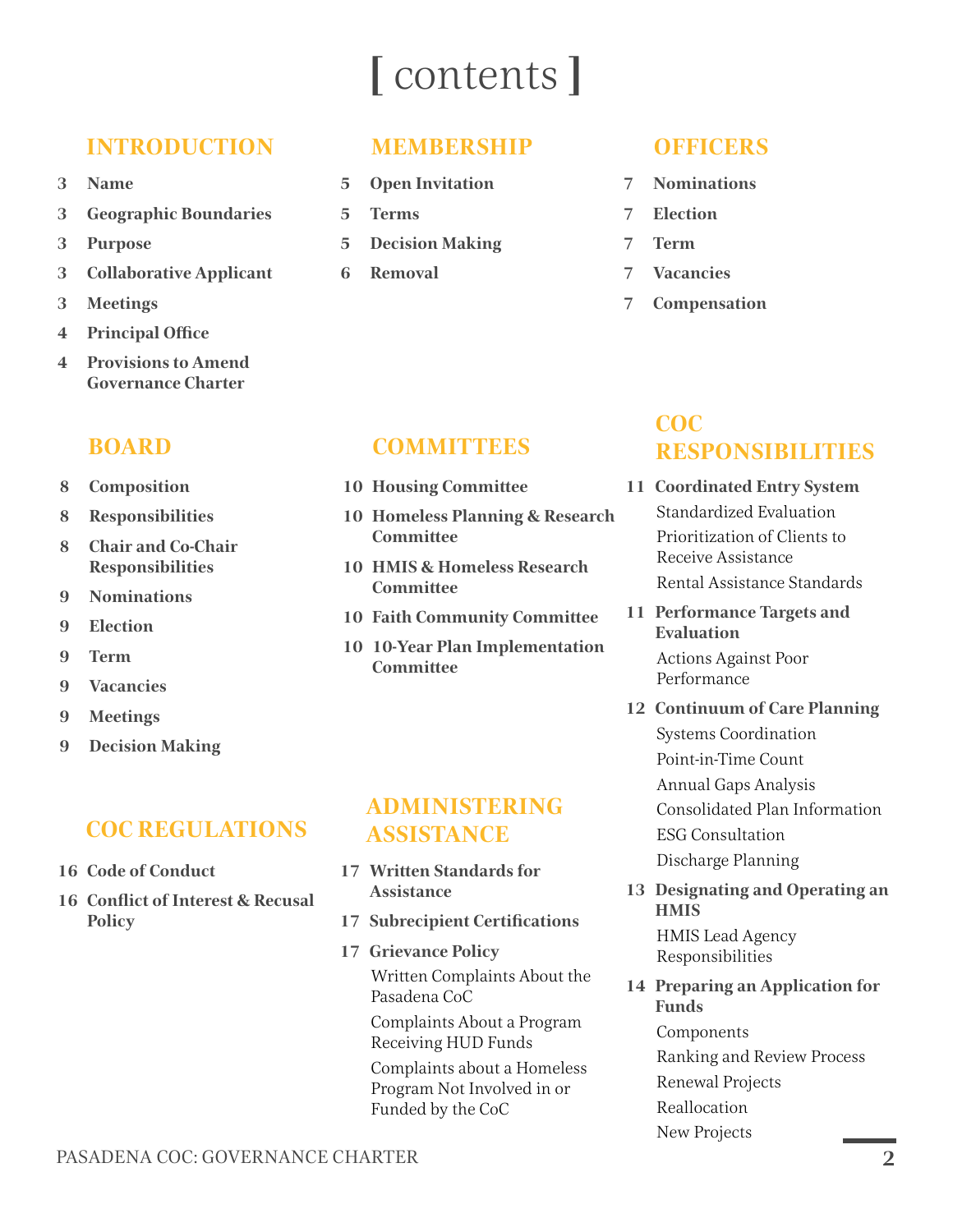# <span id="page-2-5"></span>[ Introduction ]

As the lead agency for the Pasadena Continuum of Care (CoC) CA-607, the Pasadena Partnership to End Homelessness (Pasadena Partnership) is dedicated to implementing evidence-based best practices throughout the City in order to prevent and end homelessness. This Governance Charter, which is updated annually, outlines the composition, governance structure, responsibilities, and regulations of the Pasadena Partnership for the purposes of achieving its mission.

### <span id="page-2-0"></span>**NAME**

The name of the organization is Pasadena Partnership to End Homelessness (hereinafter referred to as the "Pasadena Partnership").

# <span id="page-2-1"></span>**GEOGRAPHIC BOUNDARIES**

The Pasadena Partnership is responsible for the area that the U.S. Department of Housing and Urban Development (HUD) has designated for CA-607 Pasadena City which is the boundaries of the City of Pasadena (hereinafter referred to as the "geographic area").

# <span id="page-2-2"></span>**PURPOSE**

The Pasadena Partnership serves as the HUD-designated primary decision-making group whose primary purpose and scope is to implement the Continuum of Care program.

The program is designed to:

- **1.** Promote community wide commitment to the goal of ending homelessness;
- **2.** Provide funding for efforts by nonprofit providers, States, and local governments to quickly rehouse homeless individuals (including unaccompanied youth) and families, while minimizing the trauma and dislocation caused to homeless individuals, families, and communities by homelessness;
- **3.** Promote access to and effective utilization of mainstream programs by homeless individuals and families; and
- **4.** Optimize self-sufficiency among individuals and families experiencing homelessness.

# <span id="page-2-3"></span>**COLLABORATIVE APPLICANT**

The Collaborative Applicant is the legal entity designated by the Continuum of Care to submit the CoC Program Grant application on behalf of the CoC. The Pasadena Partnership Collaborative Applicant will be the City of Pasadena. Guidelines for submission are detailed in the CoC Responsibilities section below.

# <span id="page-2-4"></span>**MEETINGS**

The Pasadena Partnership will conduct meetings of the full membership with published agendas at least four times a year. Meetings will be held at the principal office noted below unless otherwise noticed in advance.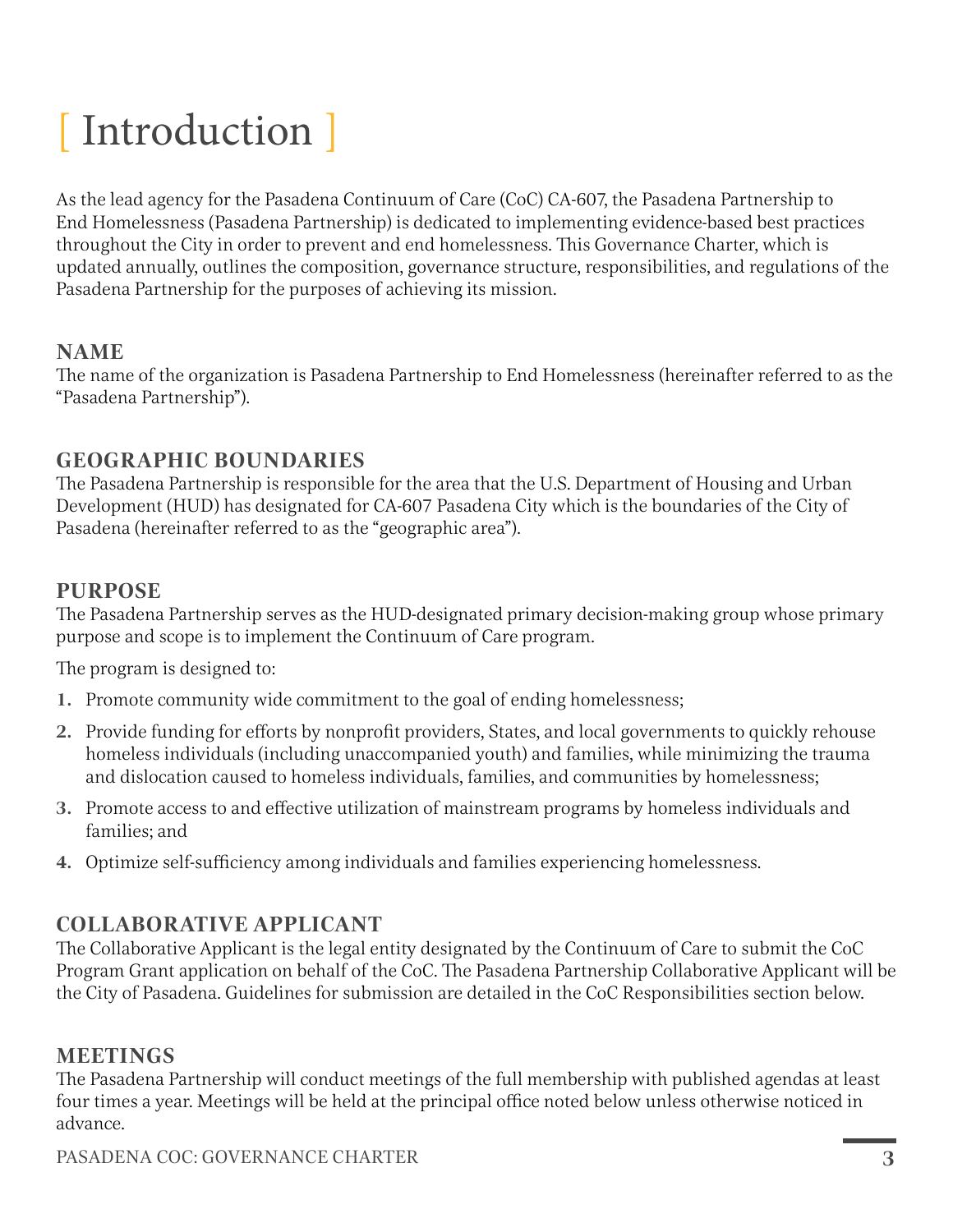# <span id="page-3-0"></span>**PRINCIPAL OFFICE**

The principal office of the Pasadena Partnership is located within the City of Pasadena Housing Department at 649 N. Fair Oaks Ave., 2nd Floor.

### <span id="page-3-1"></span>**PROVISIONS TO AMEND GOVERNANCE CHARTER**

This governance charter may be amended upon a two-thirds majority of all members present during a scheduled meeting.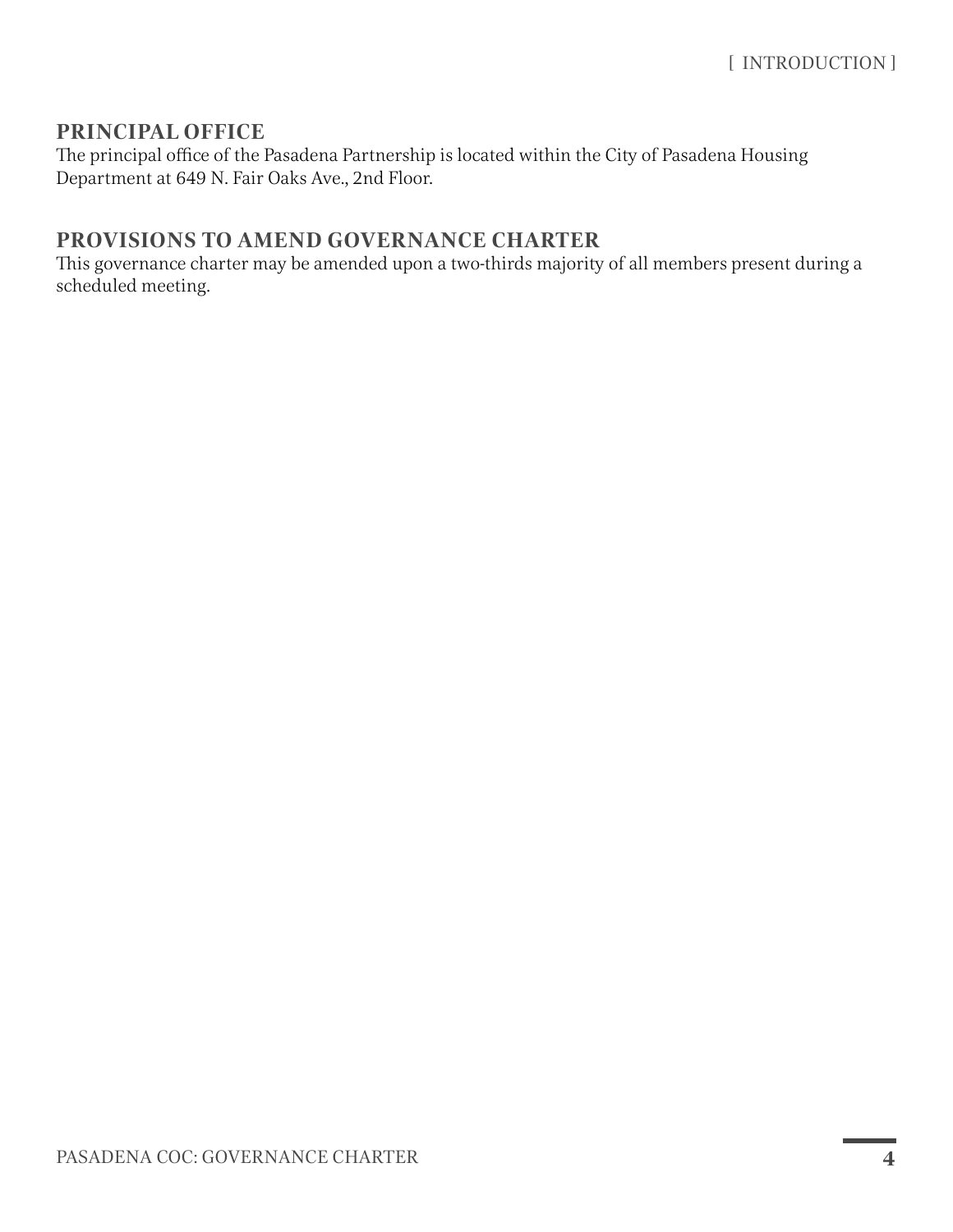# <span id="page-4-3"></span>[ Membership ]

The Pasadena Partnership is made stronger through the participation of broad and diverse Members. Therefore, membership is open to any individual or organization that embraces the mission, values and goals of the Pasadena Partnership. The Pasadena Partnership works to assure diverse input to deliberations and decision-making, including consumers and community members, as well as gender, ethnic, cultural and geographic representation.

Membership is defined as representatives from relevant organizations participating in the responsibilities of the Pasadena Partnership through active participation in its board, committees and working groups. All interested persons are encouraged to attend meetings, provide input, and voice concerns.

#### <span id="page-4-0"></span>**OPEN INVITATION**

A public invitation within the geographic area for new members to join will be extended at least annually. Additional outreach includes community meetings, emails to Pasadena Partnership listservs and announcements on the Pasadena Partnership website to ensure participation from the following groups:

- $\circ$  Homeless service providers and agencies
- $\circ$  Victim service providers
- $\circ$  Homeless youth providers
- $\circ$  Faith-based organizations
- $\circ$  Local government representatives
- $\circ$  Key civic leaders
- % Homeless and formerly homeless people
- **Businesses**
- **EXECUTE:** Homeless advocates
- $\circ$  Public housing agencies
- $\circ$  Social service providers  $\circ$  Mental health agencies
- $\circ$  Hospitals
- $\circ$  Universities and academic institutions
- $\circ$  Affordable housing developers
- $\circ$  Law enforcement and corrections agencies
- $\circ$  Organizations that serve veterans and homeless and formerly homeless individuals
- **Substance abuse recovery providers**
- $\circ$  Employment service providers

 $\circ$  School districts

 $\circ$  Mainstream resources

Membership is achieved through a request to be added to the Pasadena CoC and a commitment to actively participate in the responsibilities of the Pasadena CoC.

#### <span id="page-4-1"></span>**TERMS**

There is no term limit. Membership, however, may be terminated by the Pasadena CoC in accordance with the guidelines below.

### <span id="page-4-2"></span>**DECISION MAKING**

A number equal to a majority of those serving on the Pasadena CoC will constitute a quorum for the transaction of business at any meeting. At all meetings, business items may be decided by arriving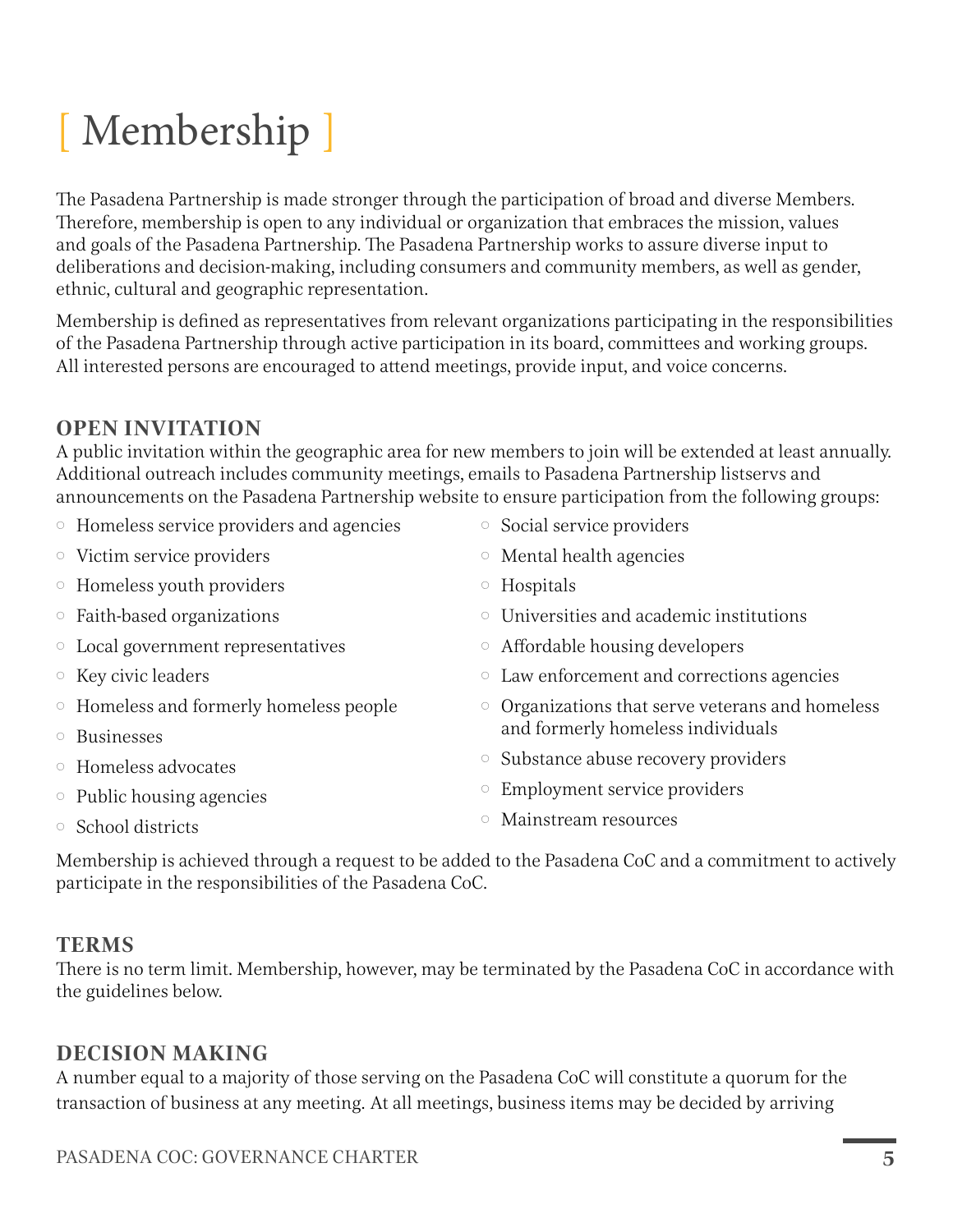at a consensus. If a vote is necessary, all votes will be by voice or ballot at the will of the majority in attendance. Each member agency will have one vote. One person may not represent more than one agency. No member may vote on any item which presents a real or perceived conflict-of-interest.

#### <span id="page-5-0"></span>**REMOVAL**

Any member of the Pasadena CoC may be removed by a two-thirds majority of all members present during a scheduled meeting for repeated absence, disruptive behavior, misconduct, failure to participate, or violation of conflict of interest policies.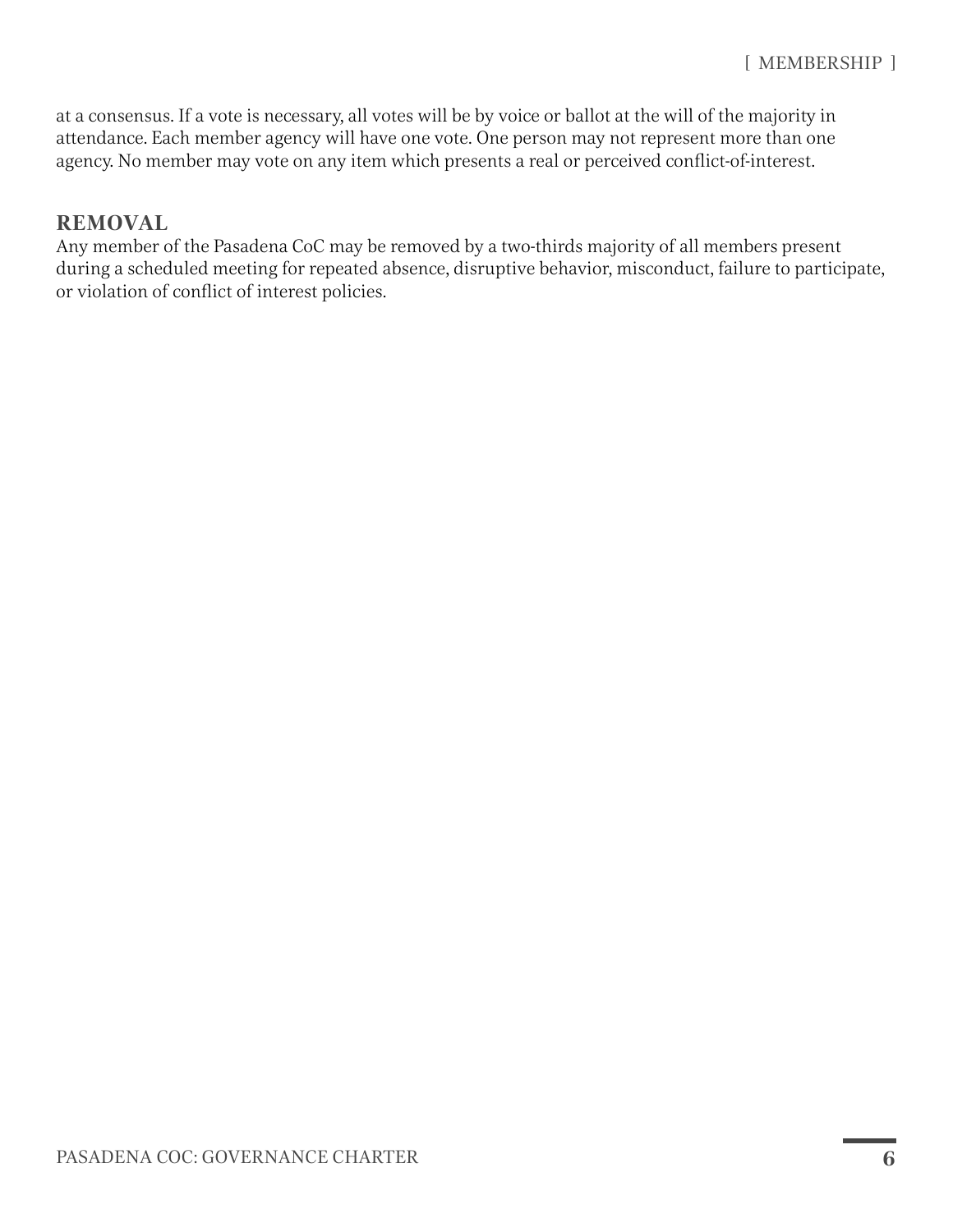# <span id="page-6-5"></span>[ Officers ]

The officers of the Pasadena Partnership will be two (2) Co-Chairs and a Secretary. One Co-Chair will non-profit member organization or from a constituent group. The Secretary may be a representative from either a public or private agency.

Co-chairs are responsible for scheduling and setting the agenda for meetings. They will give all notices required by law or by this Governance Charter when necessary.

Secretary will keep accurate records of the acts and proceedings of all meetings including the names of those in attendance. The Secretary will have general charge of Pasadena Partnership records and will keep or cause to be kept all such records at the principal office of the Pasadena Partnership. The Secretary will chair meetings in the case of the absence of both Co-chairs.

#### <span id="page-6-0"></span>**NOMINATIONS**

Nominations will be made by members of the Pasadena Partnership during the first regular meeting of a new calendar year.

#### <span id="page-6-1"></span>**ELECTION**

Officers will be elected during the first regular meeting of a new calendar year.

#### <span id="page-6-2"></span>**TERM**

Each officer will hold office for a term of one (1) year or until their successors have been elected and qualified. No person may hold more than one (1) office.

### <span id="page-6-3"></span>**VACANCIES**

Vacancies among the officers may be filled by a vote of the majority of Pasadena Partnership representatives at any meeting at which a quorum is present.

#### <span id="page-6-4"></span>**COMPENSATION**

Officers will not be compensated for their services.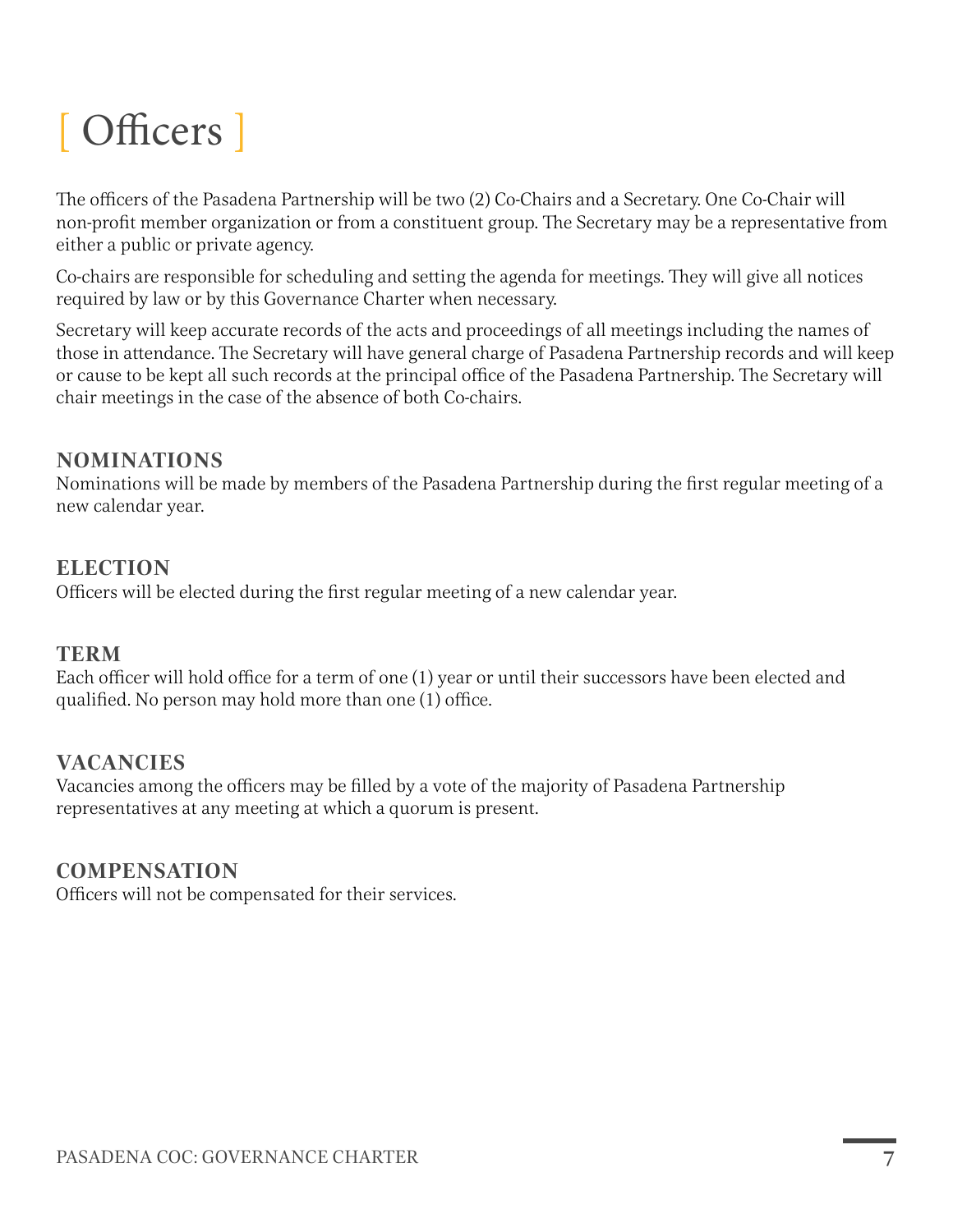# <span id="page-7-3"></span>[ Board ]

The Pasadena Partnership Board is the primary decision making body for the Pasadena CoC. Board members determine the policy direction of the Pasadena Partnership and ensure that the CoC fulfills its responsibilities as assigned by the U.S. Department of Housing and Urban Development (HUD). Additionally, the board oversees and approves the work of Pasadena Partnership committees and workgroups.

# <span id="page-7-0"></span>**COMPOSITION**

The Pasadena Partnership will establish a board of at least five members to act on its behalf. The board will:

- $\circ$  Have a chair and co-chair
- $\circ$  Be representative of the relevant organizations and of projects serving homeless subpopulations;
- $\circ$  Include at least one homeless or formerly homeless individual;
- $\circ$  Include an individual from at least one Emergency Solutions Grants program (ESG) recipient agency; and
- $\circ$  Be composed of an uneven number

The board will not consist of representatives from subrecipient agencies that receive Continuum of Care Homeless Assistance or Emergency Solutions Grant (ESG) funding unless representatives from agencies that do not receive Continuum of Care Homeless Assistance or Emergency Solutions Grant (ESG) funding for one or more of the subpopulations listed above cannot be recruited as board members.

### <span id="page-7-1"></span>**RESPONSIBILITIES**

The Pasadena Partnership Board provides overall direction and leadership of the CoC process. Pasadena Partnership Board members will meet at least quarterly at a time agreed to by the membership. Members who fail to attend two (2) or more meetings during the course of the year without prior notification or discussion with the Chair may be removed from the Board. Members shall notify the Chair of their expected absence within 72 hours in advance of scheduled meetings.

Among its specified duties, the Pasadena Partnership Board is tasked with overseeing the Collaborative Application for the CoC, provide input into the planning, performance management, HMIS administration, and annual grant submission performed by the Pasadena Partnership. One of the Pasadena Partnership Board's primary responsibilities is the ranking and review of all new and renewal projects to be included in the CoC Application as well as making recommendations for reallocations. In this capacity, the Pasadena Partnership Board will hear and act on appeals from providers not in agreement with the recommendations for new, renewal, and reallocations during the CoC grant submittal process.

# <span id="page-7-2"></span>**CHAIR AND CO-CHAIR RESPONSIBILITIES**

The Chair governs and leads the Board of Directors, providing overall guidance at Board meetings. In the absence of the Chair, the Co-chair assumes the duties of the Chair. The Co-Chair is responsible for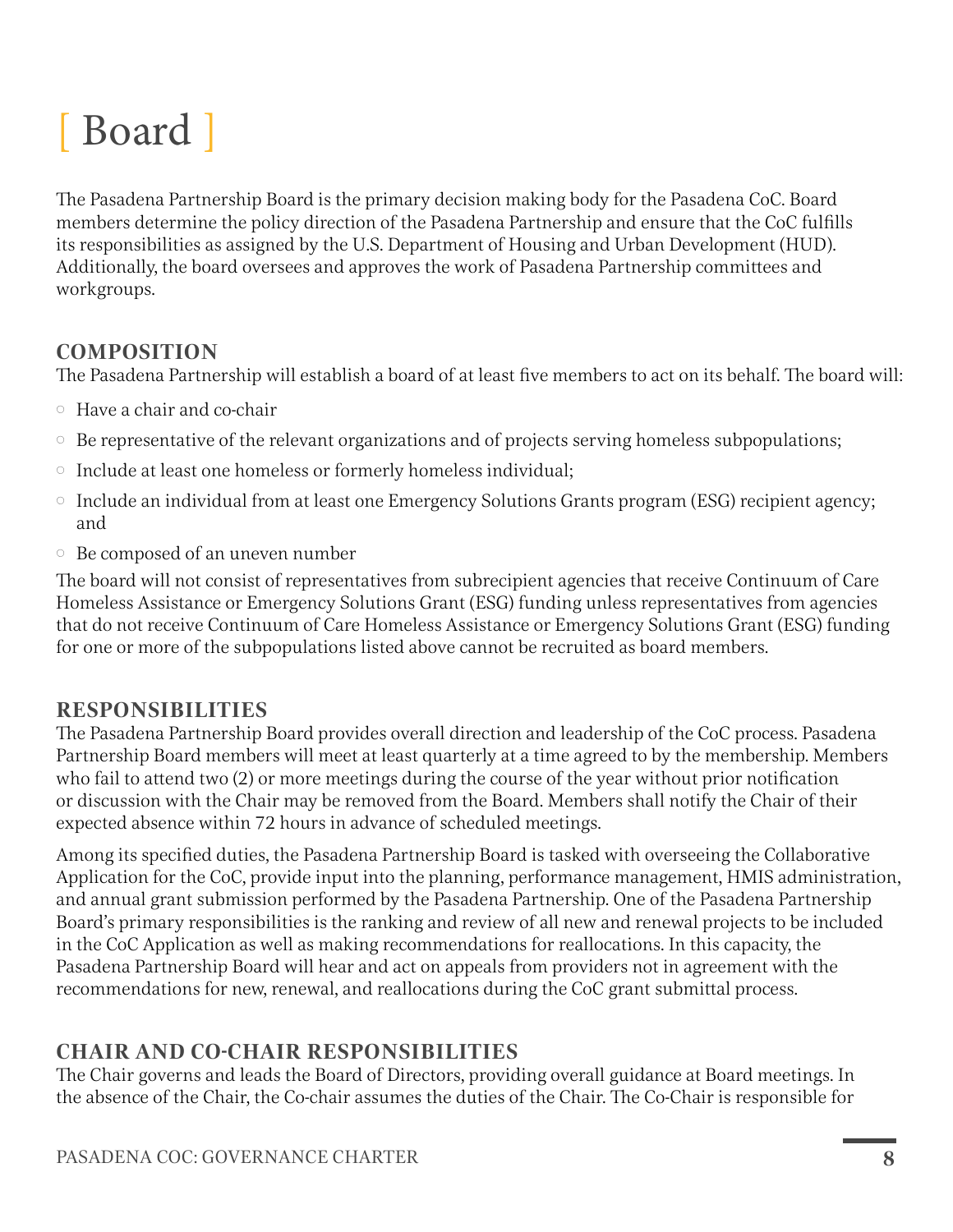scheduling meetings of the Pasadena Partnership Board, ensuring that the Board meets regularly or as needed, and for setting the agenda for these meetings. The Chair and Co-Chair are also responsible for reviewing any grievances towards the Pasadena Partnership or programs funded by the Pasadena Partnership.

### <span id="page-8-0"></span>**NOMINATIONS**

Nominations will be made by members of the Pasadena Partnership.

### <span id="page-8-1"></span>**ELECTION**

Pasadena Partnership Board members will be elected during the first regular meeting of a new calendar year. A Chair and a Vice Chair will be elected by the Pasadena Partnership Board. This process will be reviewed, updated, and approved by the Pasadena Partnership at least once every 5 years .

#### <span id="page-8-2"></span>**TERM**

Pasadena Partnership Board members will serve a staggered term of three (3) years. Absent reappointment or a new appointment, Board Members shall continue to serve indefinitely following the end of their term. There shall be no limit on terms of service.

Immediately after this governance charter goes into effect half of the current Board members will be asked to voluntarily put themselves up for election during the calendar year. Newly elected Board members will start their terms in July 2015. The remaining Board members will stand for election the following year, and those newly elected Board members will start their terms in May 2016.

Board members may be terminated for reasonable cause. Reasonable cause includes, but is not limited to, the presence of a conflict of interest that cannot be mitigated or if attendance at meetings does not meet standards established by Pasadena Partnership.

# <span id="page-8-3"></span>**VACANCIES**

Vacancies among the board members may be filled by a vote of the majority of Pasadena Partnership Board representatives at any meeting at which a quorum is present.

### <span id="page-8-4"></span>**MEETINGS**

Meetings of the full Board with published agendas will occur at least four times a year. Meetings will be held at the principal office noted in Section VII below unless otherwise noticed in advance.

# <span id="page-8-5"></span>**DECISION MAKING**

A number equal to a majority of those serving on the Pasadena Partnership Board will constitute a quorum for the transaction of business at any meeting. At all meetings, business items may be decided by arriving at a consensus. If a vote is necessary, all votes will be by voice or ballot at the will of the majority in attendance. Each representative will have one vote. No member may vote on any item which presents a real or perceived conflict-of-interest.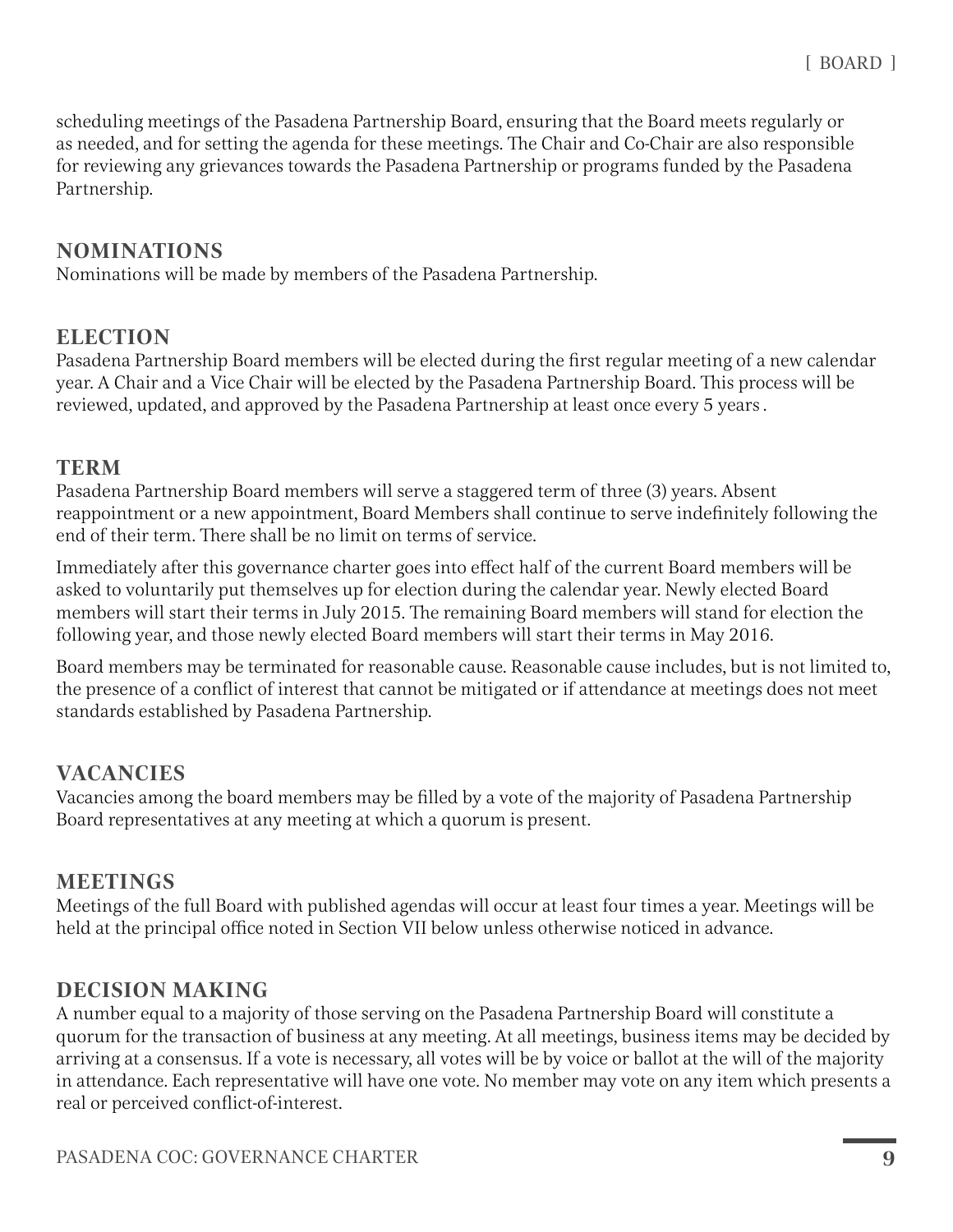# <span id="page-9-5"></span>[ Committees ]

The Pasadena Partnership will appoint committees, subcommittees, or working groups as the need arises. The purpose of these ad hoc committees and task forces will be to develop recommended solutions to the specific issue for which they were created. These committees may be comprised of members of the Pasadena Partnership and outside individuals with expertise in the subject matter. Committees will meet four times a year or more frequently depending on the tasks to be accomplished.

# <span id="page-9-0"></span>**HOUSING COMMITTEE**

The Housing Committee implements strategies that remove barriers and increase rehab and production of affordable housing (including permanent supportive housing) for homeless and at-risk households. In addition, this committee addresses gaps analysis in housing services and puts into practice strategies that promote housing first, homeless prevention, and rapid rehousing. Finally, the housing committee ensures homeless program compliance with fair housing including the needs of the LGBT population and tracks local, state, and national policies that influence and promote the activities noted above and makes recommendations to the Pasadena Partnership to support such policies.

# <span id="page-9-1"></span>**HOMELESS PLANNING & RESEARCH COMMITTEE**

The Homeless Planning & Research Committee improves CoC-wide participation in mainstream resources and programs, develops the CoC's centralized/coordinated assessment system, and implements strategies that provide a wide-range of social services. This committee also assists the City with the implementation of discharge planning and plans and improves CoC-wide participation in disaster planning.

# <span id="page-9-2"></span>**HMIS & HOMELESS RESEARCH COMMITTEE**

The HMIS and Homeless Research Committee is responsible for gathering data and providing analysis of research projects including homeless service and housing inventories, counts, and surveys. This committee also ensures the implementation of HMIS, including HMIS integration with homeless counts and surveys.

# <span id="page-9-3"></span>**FAITH COMMUNITY COMMITTEE**

The Faith Community Committee aims to facilitate faith-based agencies in their efforts to address homelessness in Pasadena. To this end, the Faith Community Committee researches and supports evidence-based and best practices to prevent and end homelessness in Pasadena and recruits representatives from other faith-based organization to participate in these efforts.

# <span id="page-9-4"></span>**10-YEAR PLAN IMPLEMENTATION COMMITTEE**

The 10-Year Plan Implementation Committee implements and evaluates the action steps outlined in the 10-Year Strategy to End Homelessness including the integration of the plan with other guiding elements such as the Consolidated Plan, Analysis of Impediments to Fair Housing Choice, and the Housing Element of the General Plan.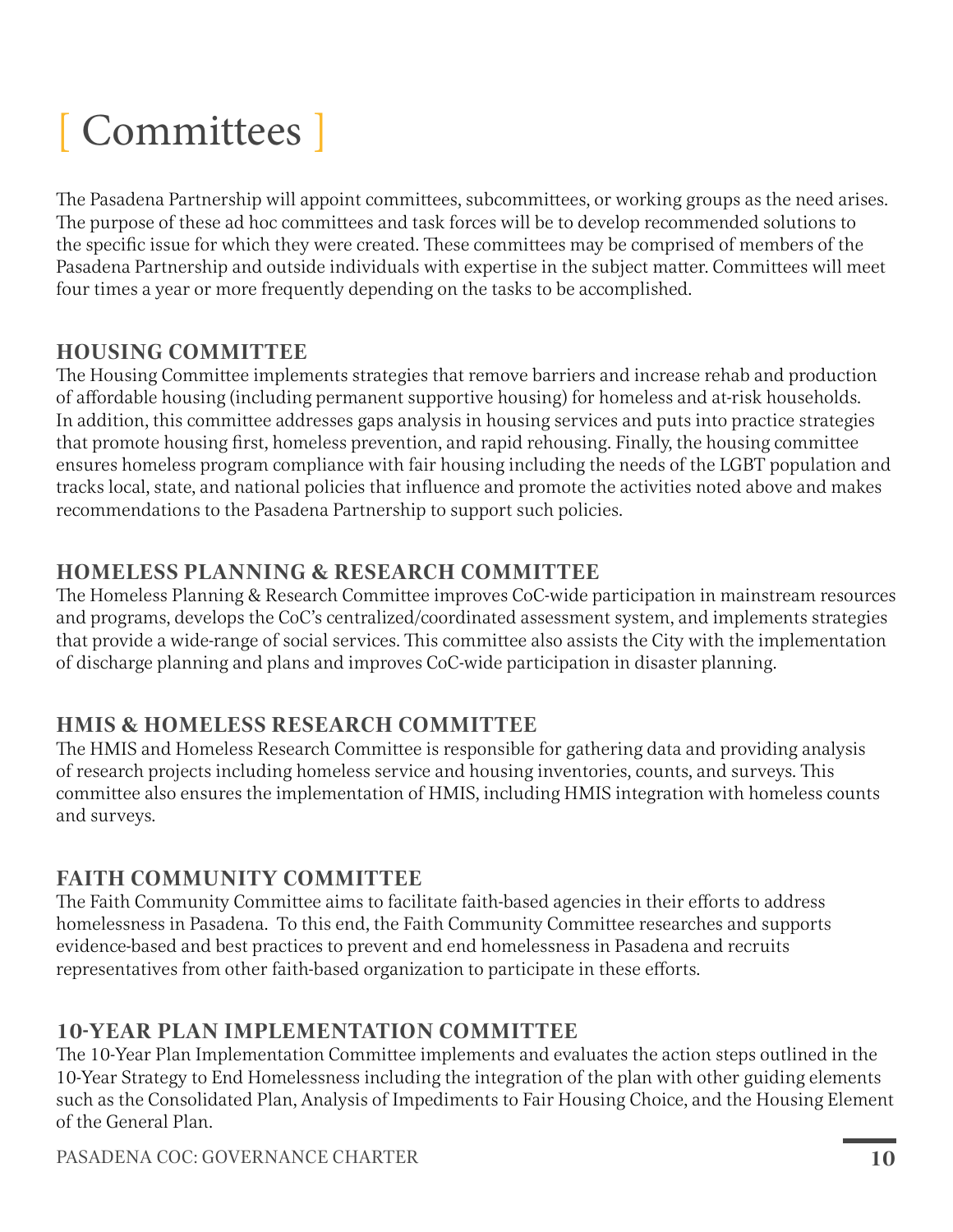# <span id="page-10-5"></span>[ CoC Responsibilities ]

The Pasadena Partnership is the planning body that provides a forum for discussing plans to end homelessness in the CoC and measuring its effectiveness at meeting that goal. Responsibilities of the Pasadena Partnership are outlined below.

# <span id="page-10-0"></span>**COORDINATED ENTRY SYSTEM**

In consultation with recipients of Emergency Solutions Grants program funds within the geographic area, the Pasadena Partnership will operate a coordinated entry system (CES) that provides an initial, comprehensive assessment of the needs of individuals and families for housing and services. Details about this system can be found in Appendix D: Coordinated Entry System. Key elements of this system include the following:

#### <span id="page-10-1"></span>**Standardized Evaluation**

As detailed in Appendix D, CES utilizes the Vulnerability Index - Service Prioritization Decision Assistance Tool (VI-SPDAT) as the common assessment tool to screen single individuals and families experiencing homelessness. The VI-SPDAT helps to determine an individual's level of vulnerability by collecting information on their history of homelessness, overall socialization and daily functions, and general wellbeing. General wellbeing includes any mental or physical ailments, substance abuse history, and prior physical abuse.

#### <span id="page-10-2"></span>**Prioritization of Clients to Receive Assistance**

Pasadena Partnership's limited resources are directed first to individuals and families who are the most vulnerable or have the most severe service needs with the most appropriate referral. Less vulnerable individuals and families will be assisted as resources allow. As detailed in Appendix C, prioritization is in compliance with HUD Notice CPD-14-012.

#### <span id="page-10-3"></span>**Rental Assistance Standards**

Finally, the CES will set standards for determining what percentage or amount of rent each program participant must pay while receiving rapid rehousing assistance.

# <span id="page-10-4"></span>**PERFORMANCE TARGETS AND EVALUATION**

The Pasadena Partnership will consult the HUD CoC Program Grant guidelines, Emergency Solutions Grant guidelines, as well as grant recipients to establish performance targets appropriate for population and program type. The Pasadena Partnership will maintain and review HMIS, Annual Performance Reports, and other documentation as necessary to measure the Continuum of Care's progress in meeting HUD CoC Program Grant goals and objectives.

The Continuum of Care Board of Directors may establish additional performance measurement requirements as necessary to report progress on local goals and objectives. Collaborative Applicant staff will communicate with CoC Program Recipient Agencies throughout each program year to ensure that they are aware of expected performance measures required by HUD and the Continuum of Care Board of Directors.

PASADENA COC: GOVERNANCE CHARTER **11**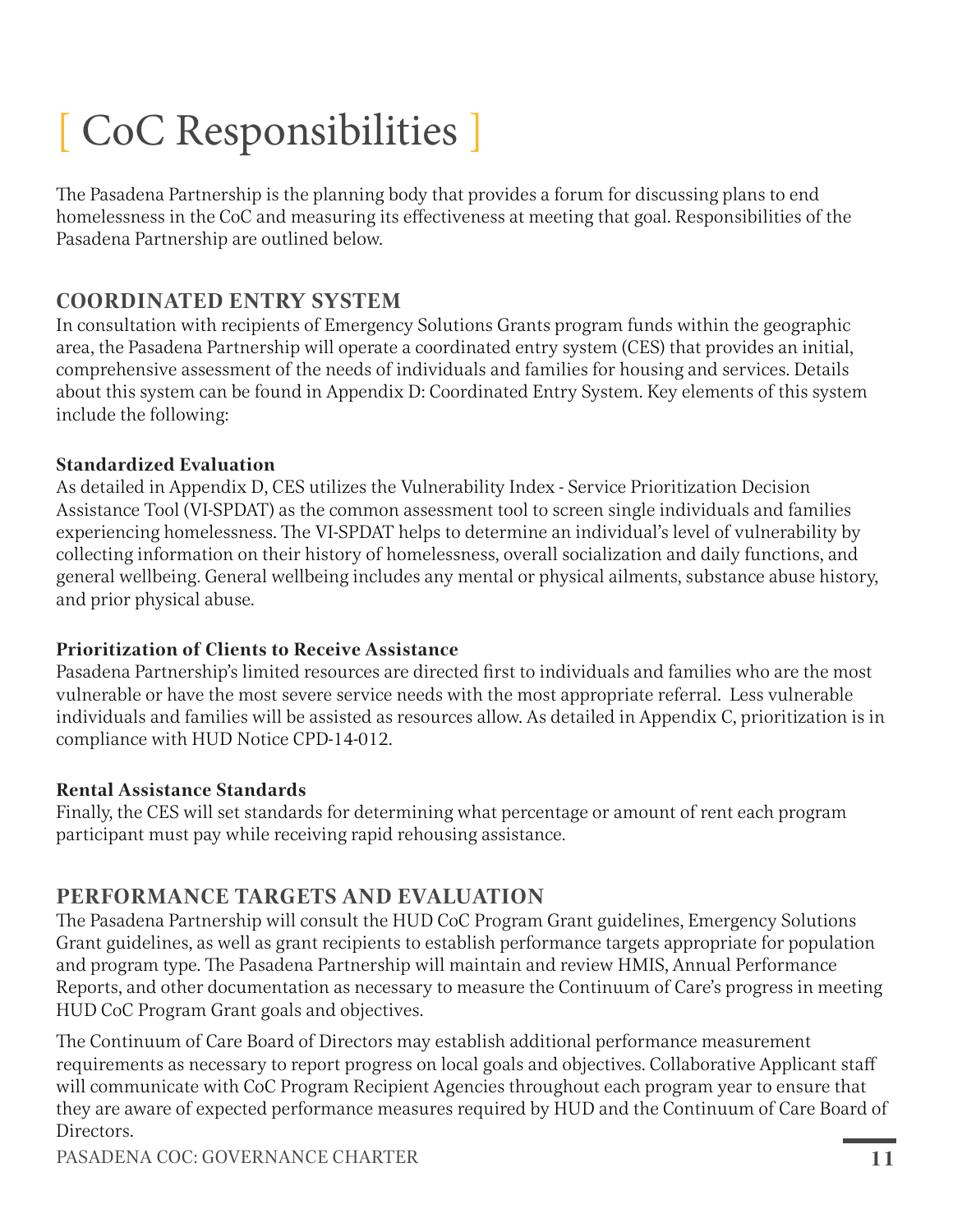#### <span id="page-11-0"></span>**Actions Against Poor Performance**

CoC Program recipients who do not meet local and/or HUD performance targets and/or do not meet expectations and compliance of program and grant management of their CoC programs may be subject to having their projects reduced in whole or in part and reallocated to other projects during the renewal process as allowed in a HUD Notice of Funding Availability.

#### <span id="page-11-1"></span>**CONTINUUM OF CARE PLANNING**

The Pasadena Partnership will coordinate and implement a housing and service system to meet the needs of the homeless population and sub-populations within its geographic area.

Key elements of Pasadena's plan are described below.

#### <span id="page-11-2"></span>**Systems Coordination**

The Pasadena Partnership is responsible for coordinating and implementing a housing and service system that meets the needs of the homeless individuals (including unaccompanied youth) and families within its geographic area. At a minimum, this system will encompass the following:

- % Outreach, engagement, and assessment;
- $\circ$  Shelter, housing, and supportive services; and
- $\circ$  Prevention strategies.

#### <span id="page-11-3"></span>**Point-in-Time Count**

Consistent with HUD requirements, the Pasadena Partnership is responsible for planning for and conducting an annual point-in-time count of homeless persons within the geographic area that meets the following requirements:

- $\circ$  Homeless persons who are living in a place not designed or ordinarily used as a regular sleeping accommodation for humans must be counted as unsheltered homeless persons;
- $\circ$  Persons living in emergency shelters and transitional housing projects must be counted as sheltered homeless persons; and
- $\circ$  Other requirements established by HUD by Notice.

#### <span id="page-11-4"></span>**Annual Gaps Analysis**

The Pasadena Partnership is responsible for conducting an annual gaps analysis of the homeless needs and services available within the geographic area.

#### <span id="page-11-5"></span>**Consolidated Plan Information**

The Pasadena Partnership is responsible for providing information required to complete the Consolidated Plan(s) within the Continuum's geographic area.

#### <span id="page-11-6"></span>**ESG Consultation**

Emergency Solutions Grants program funds will be allocated, monitored, and evaluated in consultation with Pasadena Partnership (CoC) funds.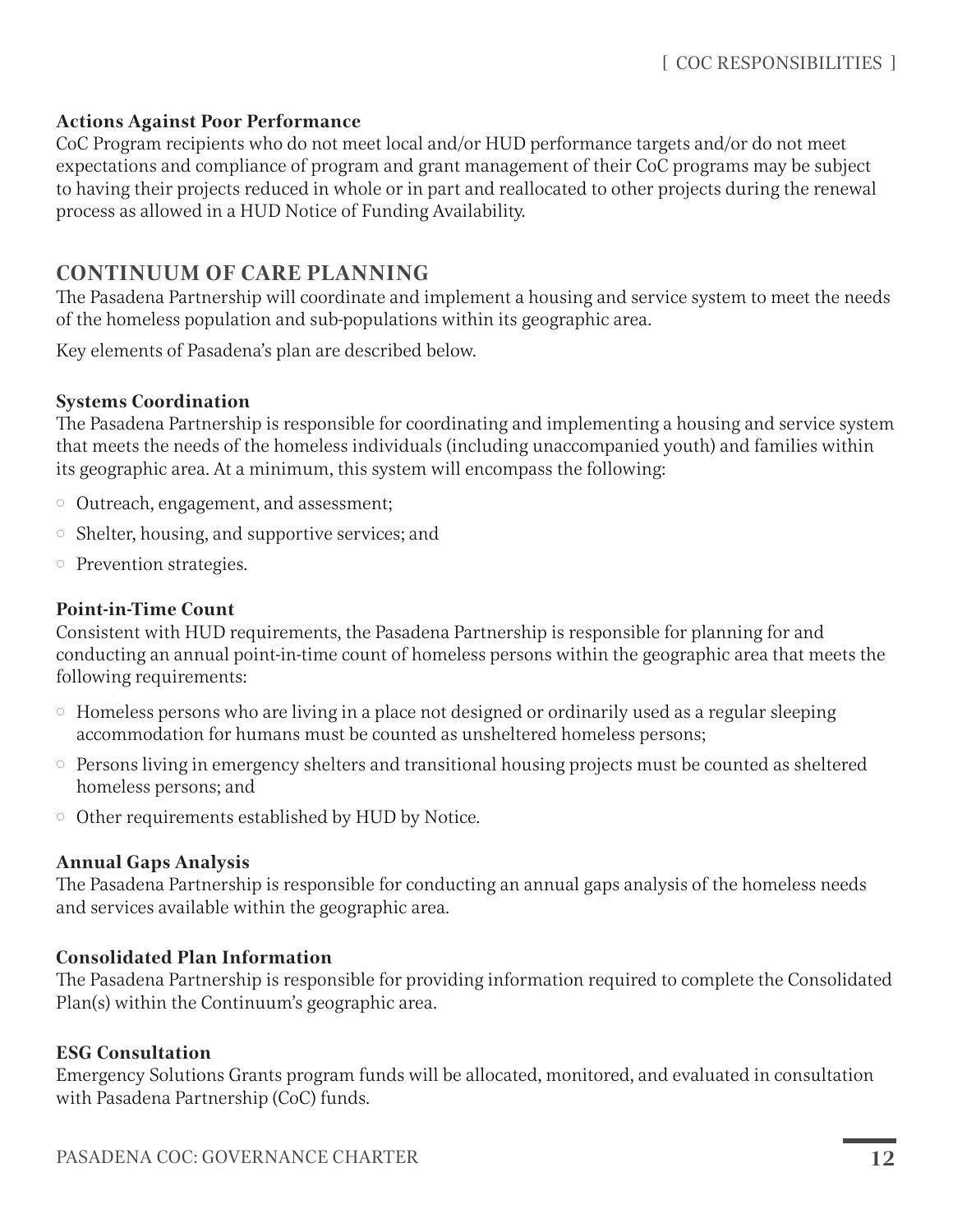#### <span id="page-12-0"></span>**Discharge Planning**

The Pasadena Partnership is responsible for coordinating resources and services with foster care agencies, health care institutions, mental health facilities, and correctional institutions as appropriate, in order to develop a discharge plan for persons exiting from state-operated or county supervised institutions.

In this capacity, the Pasadena Partnership will provide information to the agencies about housing options in order to assist the agency to develop a discharge plan. Housing options will include information about Housing Authorities, agencies that provide rental assistance, and as a last resort, shelter information. Foster care agencies, health care and mental health care institutions, and law enforcement will be invited to attend Pasadena Partnership meetings to offer an opportunity to collaborate with other agencies about housing issues and/or lack of housing. In addition, the Pasadena Partnership will assist and/or support agencies when writing for grants specifically targeting funding for housing.

# <span id="page-12-1"></span>**DESIGNATING AND OPERATING AN HMIS**

The Pasadena Partnership is responsible for designating and operating an HMIS and an eligible applicant to manage the HMIS, known as the HMIS Lead, consistent with the requirements in the HEARTH Act. The HMIS Lead is designated by the Pasadena Partnership to carry out the day to day operations of the HMIS, including: reviewing, revising, and approving a privacy plan, security plan, and data quality plan for the HMIS; ensuring consistent participation of recipients and subrecipients in the HMIS; and ensuring the HMIS is administered in compliance with requirements prescribed by HUD.

#### <span id="page-12-2"></span>**HMIS Lead Agency Responsibilities**

The HMIS Lead Agency which has the responsibility to establish, support, and manage HMIS in a manner that will meet HUD's standards for data quality, privacy, security, and other requirements for organizations participating in HMIS.

Responsibilities include:

- $\circ$  Overseeing the day-to-day administration of the HMIS system;
- % Providing staffing for operation of HMIS;
- $\circ$  Providing technical support to participating agencies;
- $\circ$  Ensuring system integrity and availability;
- $\circ$  Providing training on software and related issues;
- $\circ$  Ensuring HMIS software is capable of producing required reporting including summary reports of un-duplicated client records;
- Ensuring participation in Annual Homeless Assessment Report (AHAR) and submission of usable data;
- % Ensuring participation and reviews accuracy of data in the annual Housing Inventory Chart (HIC) and submission of usable data;
- $\circ$  Ensuring participation and reviews accuracy of data for the annual Point-in-Time (PIT) chart;
- $\circ$  Ensuring compliance with all applicable federal and state laws regarding protection of client privacy and confidentiality regulations;
- $\circ$  Ensuring Participation Agreements with each contributing HMIS organization and ensuring that each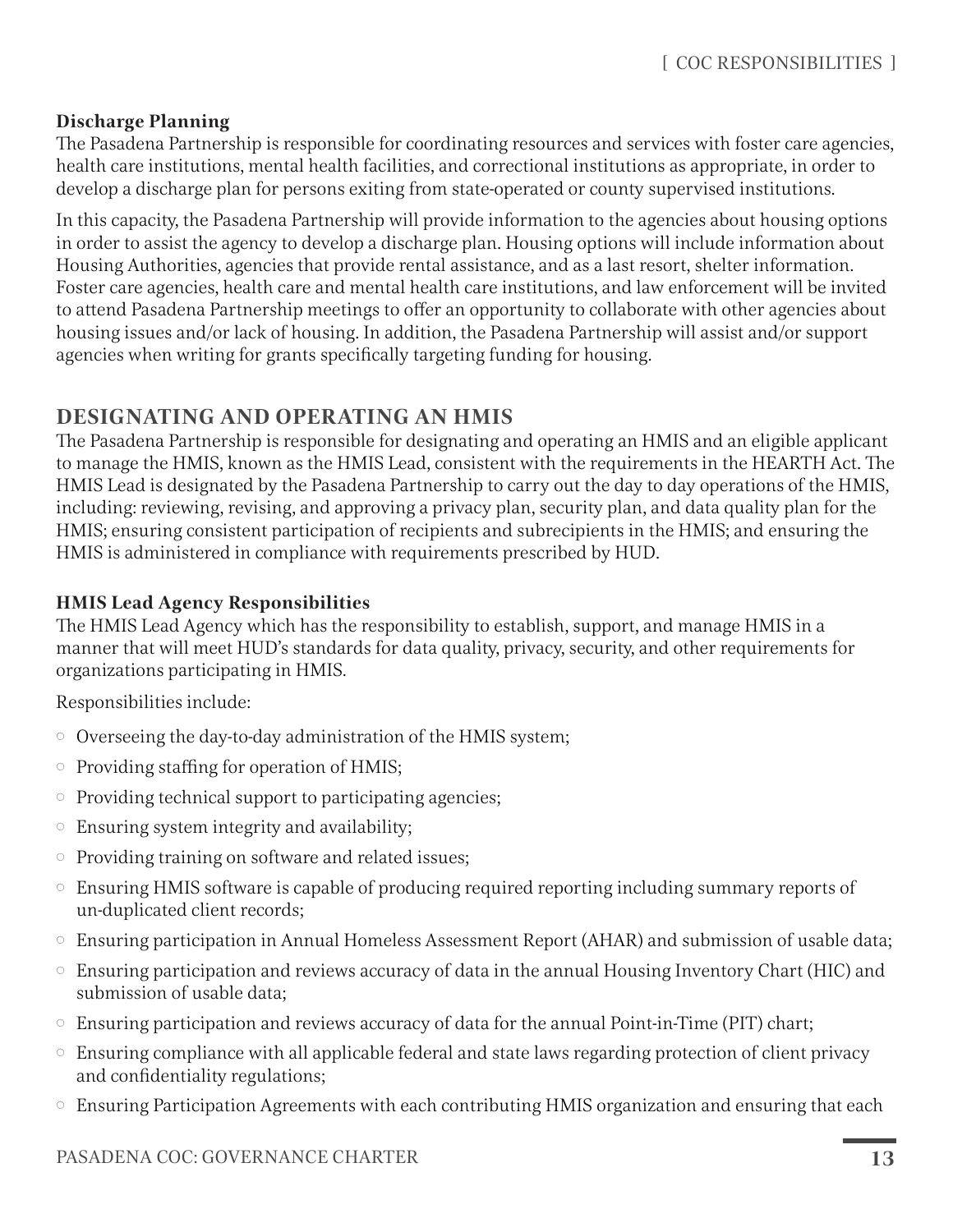HMIS user has signed a HMIS User Agreement;

- $\circ$  Ensuring and maintaining written agreements with participating agencies who share client level data that describes the level of data element or program information sharing among the data sharing HMIS agencies; and
- $\circ$  Providing information on HMIS agency performance for CoC annual ranking.

### <span id="page-13-0"></span>**PREPARING AN APPLICATION FOR FUNDS**

Each year the U.S. Department of Housing and Urban Development (HUD) releases a Notice of Funding Availability (NOFA) for the Continuum of Care (CoC) Program. The information in the NOFA identifies available funding and the procedures for the Pasadena Partnership (CoC) to apply for funds. Before the application is submitted to HUD, the Pasadena Partnership is required to hold a local competition to determine which projects will be included in the consolidated application, along with their relative priority. The results of the local competition dictate for which projects the Pasadena Partnership (CoC) will seek funding.

Consistent with HUD requirements, the Pasadena Partnership will include the following minimum components in its annual CoC Grant Application:

- **1.** Design, operate, and follow a collaborative process for the development of applications and approve the submission of applications in response to a Notice of Funding Availability (NOFA) published by HUD;
- **2.** Establish priorities for funding projects in the geographic area; and
- **3.** Assign the Collaborative Applicant to collect and combine the required application information from all projects within the geographic area that the Continuum has selected for funding and apply for Continuum of Care planning activities

The Continuum retains all of its responsibilities, including approving the Continuum of Care application.

#### <span id="page-13-1"></span>**Components**

The CoC Consolidated Application is made up of three parts:

- **1. CoC Application:** Includes information about the CoC planning body, governance structure, overall performance, and the strategic planning process. This part of the application is scored and will determine the order in which CoCs are funded.
- **2. Project Applications**
- **3. CoC Priority Listing:** Ranks projects in order of priority and identifies any project applications rejected by the CoC

#### <span id="page-13-2"></span>**Ranking and Review Process**

The Pasadena Partnership Board will review annual renewal projects, recommend reallocations, and consider new projects for the Continuum of Care Application. All new and renewal projects selected to be including in the CoC Collaborative Application will be ranked by the Pasadena Partnership Board based on HUD's priorities as articulated in the NOFA.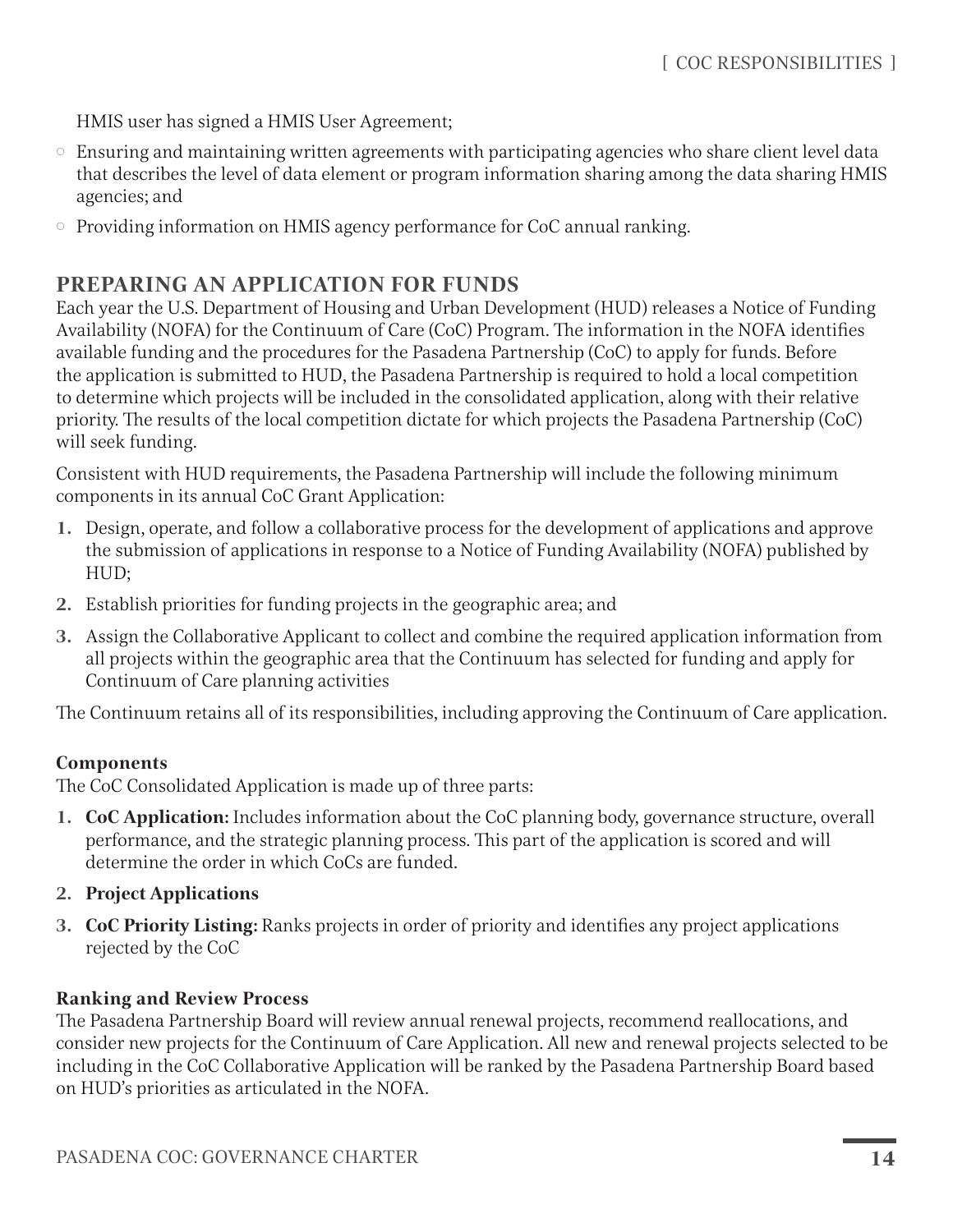#### <span id="page-14-0"></span>**Renewal Applications**

Any agency interested in applying for renewal funds will be required to complete a Letter of Intent (LOI) that must be submitted by the posted due date. Eligible proposals will be prioritized for inclusion in the CoC's Collaborative Application by the Pasadena Partnership Board using the LOI Ranking Tool (Appendix B). The Collaborative Applicant (City of Pasadena) will conduct on-site monitoring visits, review annual APRs submitted to HUD, and conduct threshold reviews that will aid the Board in its decision-making process.

#### <span id="page-14-1"></span>**Reallocation**

The Pasadena Partnership actively encourages new and existing providers to apply for new projects through reallocation. Reallocated funds can be used to create new evidence-informed projects, eliminate underperforming projects, shift projects to other, more appropriate funding streams, ensure the Pasadena CoC inventory matches local need, and provide Coordinated Entry.

Decisions about reallocation are made on an ongoing basis and are based on a thorough analysis of needs and gaps in housing and services in the Pasadena CoC. This includes an annual review of HUD priorities, gaps analysis of homeless populations and types of housing and services available in the community, utilization rates, reviews of HMIS data including the PIT and HIC counts and data trends over time, annual monitoring and threshold review data of the current CoC and ESG funded programs, and prioritizing needs of subpopulation. More information about the reallocation process can be found in Appendix A: Reallocation Process for CoC Funding.

#### <span id="page-14-2"></span>**New Projects as a Result of Bonus, Reallocation, or Pro-Rata Availability**

When the Pasadena Partnership (CoC) is able to request project applications from the community due to availability of funds through bonuses, pro-rata, or reallocation, the Pasadena Partnership will accept and consider proposals from all eligible applicants, as defined by the current year's NOFA, including organizations that have not previously received CoC Program Funding.

The Pasadena Partnership will post on its website and distribute to its membership a public notice requesting applications. The Pasadena Partnership's (CoC) priorities and details of eligible applications, as defined by the current year's NOFA, will be posted. The due date for submission to the Pasadena Partnership will be at least 30 days prior to the due date of the CoC Collaborative Application. If there is no availability of funds for new applications through bonuses, pro-rata, or reallocation, the Pasadena Partnership will post a public notice on its website that it is not accepting new applications for the current CoC Application.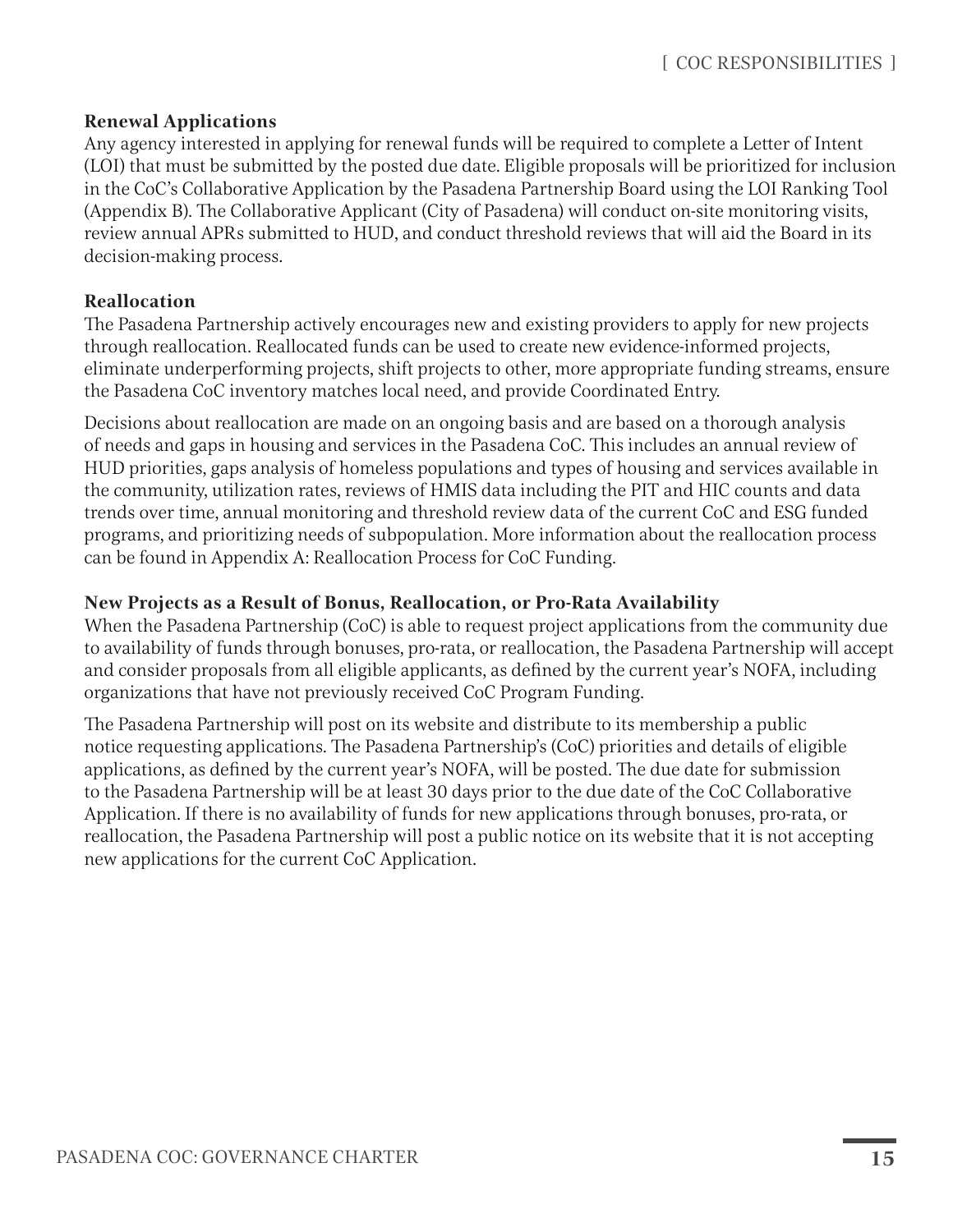# <span id="page-15-2"></span>[ CoC Regulations ]

# <span id="page-15-0"></span>**CODE OF CONDUCT**

The following Code of Conduct provides a foundation of ethics for the Pasadena CoC. The Pasadena CoC prohibits the solicitation and acceptance of gifts or gratuities (anything of monetary value) by officers, employees and agents for their personal benefit. Ask yourself if the gift would have been offered if you did not have your position. If the answer is "No" then you should decline accepting the gift.

- **A.** The Continuum promotes impartiality in performing official duties, and prohibits any activity representing a conflict of interest. You should not act on a matter if a reasonable person who knew the circumstances of the situation could legitimately question your fairness.
- **B.** The Continuum prohibits the misuse of position. You cannot use your position with the Continuum for your own personal gain or for the benefit of family or friends.
- **C.** Officers and employees shall put forth honest effort in the performance of their duties.
- **D.** Officers and employees shall not knowingly make unauthorized commitments or promises of any kind purporting to bind the Continuum without previous Board approval.
- **E.** Officers and employees shall disclose waste, fraud, abuse, and corruption to appropriate authorities.
- **F.** Officers and employees shall adhere to all laws and regulations that provide equal opportunity for all Americans regardless of race, color, religion, sex, national origin, age, or handicap.

Violation of this any portion of this code will be subject to disciplinary action which could include immediate termination. The code has been distributed to the Continuum's Board of Directors, as well as posted on the Continuum's website. A link to the code has also been distributed to the Continuum's partner agencies.

# <span id="page-15-1"></span>**CONFLICT OF INTEREST AND RECUSAL POLICY**

Members must comply with the conflict of interest and recusal process of the HEARTH Act (§578.95). Pasadena CoC members with actual or perceived conflicts of interest must identify them as they arise. Individuals with a conflict of interest may participate in all discussion but shall recuse themselves from voting on any issue in which they may have a conflict. No member of the CoC Board shall vote upon any matter which shall have a direct financial bearing on the organization that the member represents or sits as a board member on the organization. This includes all decisions with respect to funding, awarding contracts, and implementing corrective actions as a result from monitoring activities of CoC and ESG activities.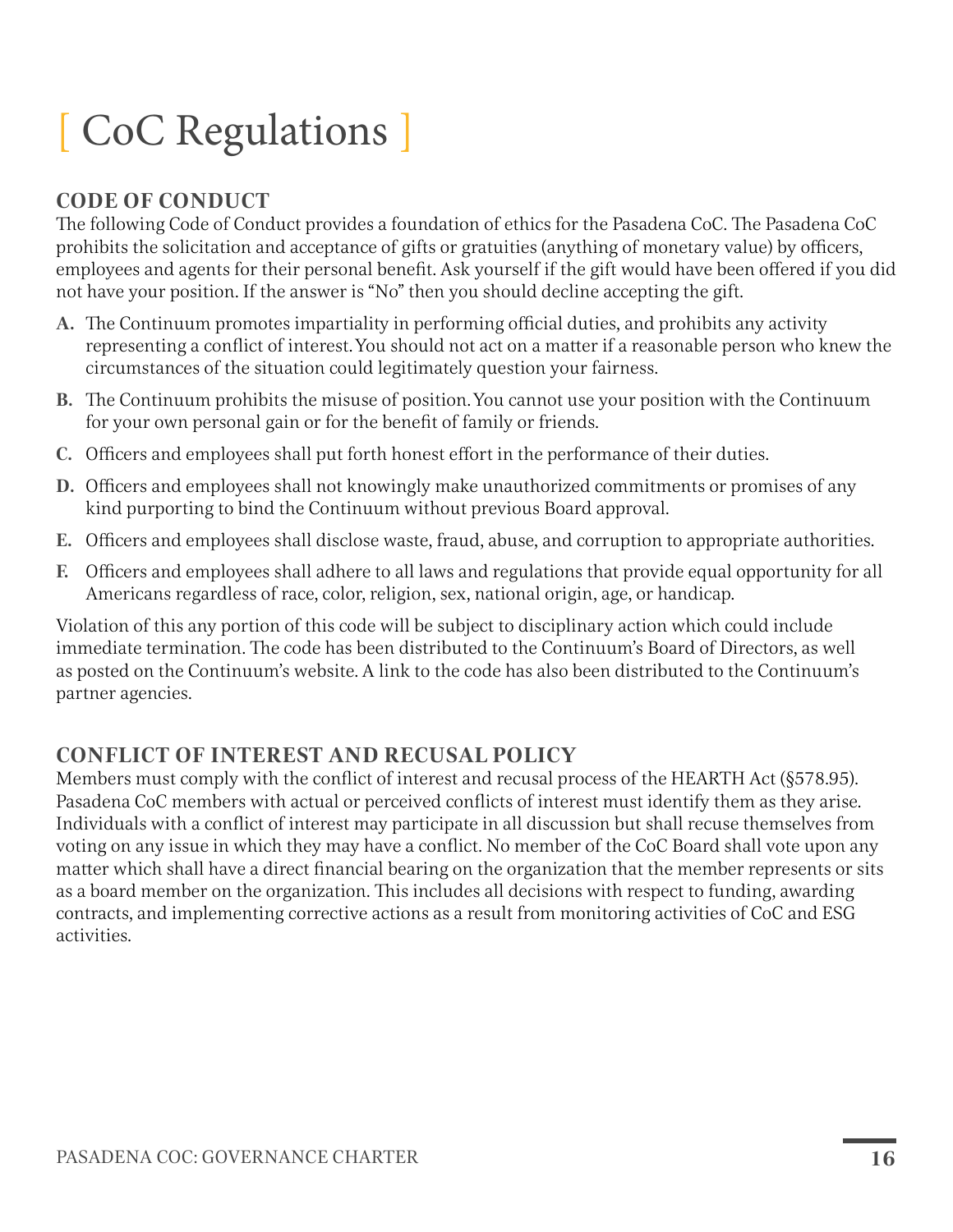# <span id="page-16-3"></span>[ Administering Assistance ]

# <span id="page-16-0"></span>**WRITTEN STANDARDS FOR ASSISTANCE**

The Pasadena Partnership has established and will follow written standards for providing assistance under the CoC and ESG program. These standards will address the following:

- $\circ$  Policies for prioritizing eligible households for the receipt of assistance (Appendix E: Coordinated Entry System (CES) Written Standards)
- $\circ$  Evaluation of eligibility of street outreach (Appendix E), transitional housing (Appendix F), rapid re-housing (Appendix G), and permanent supportive housing (Appendix H) assistance

# <span id="page-16-1"></span>**SUBRECIPIENT CERTIFICATIONS**

CoC subrecipient organizations certify assurances concerning:

- % **Confidentiality Regarding Domestic Violence.** Subrecipients will maintain the confidentiality of records pertaining to any individual or family that was provided family violence prevention or treatment services through the project. In addition, subrecipients must maintain confidentiality of the addresses or locations of family violence projects, except with written authorization of the person responsible for such project.
- % **Access to Education and Related Services.** Subrecipients will establish policies and practices that are consistent with, and do not restrict, the exercise of the rights provided by subtitle B of title VII of the Act and other laws relating to the provision of educational and related services to individuals and families experiencing homelessness. If the subrecipient provides housing or services to families, it will designate a staff person to be responsible for ensuring that children served in the program are enrolled in school and connected to appropriate services in the community, including early childhood programs such as Head Startm part C of the Individuals with Disabilities Education Act, and programs authorized under subtitle B of title VII of the Act.
- % **No Debarment.** Subrecipients agencies, their officers, and employees must not be debarred or suspended from doing business with the federal government.
- % **Provision of Information to HUD.** Subrecipients must agree to provide information, such as data and reports, as required by HUD.

# <span id="page-16-2"></span>**GRIEVANCE POLICY**

It is the policy of the Pasadena Partnership to End Homelessness (Pasadena CoC) to provide its members with a fair and efficient process to present and resolve complaints and grievances. In the case of complaints about programs, it must be clear that the Pasadena CoC is not an official oversight entity but does have considerable influence.

Each HUD funded organization shall have a grievance procedure and shall implement the procedure when applicable.